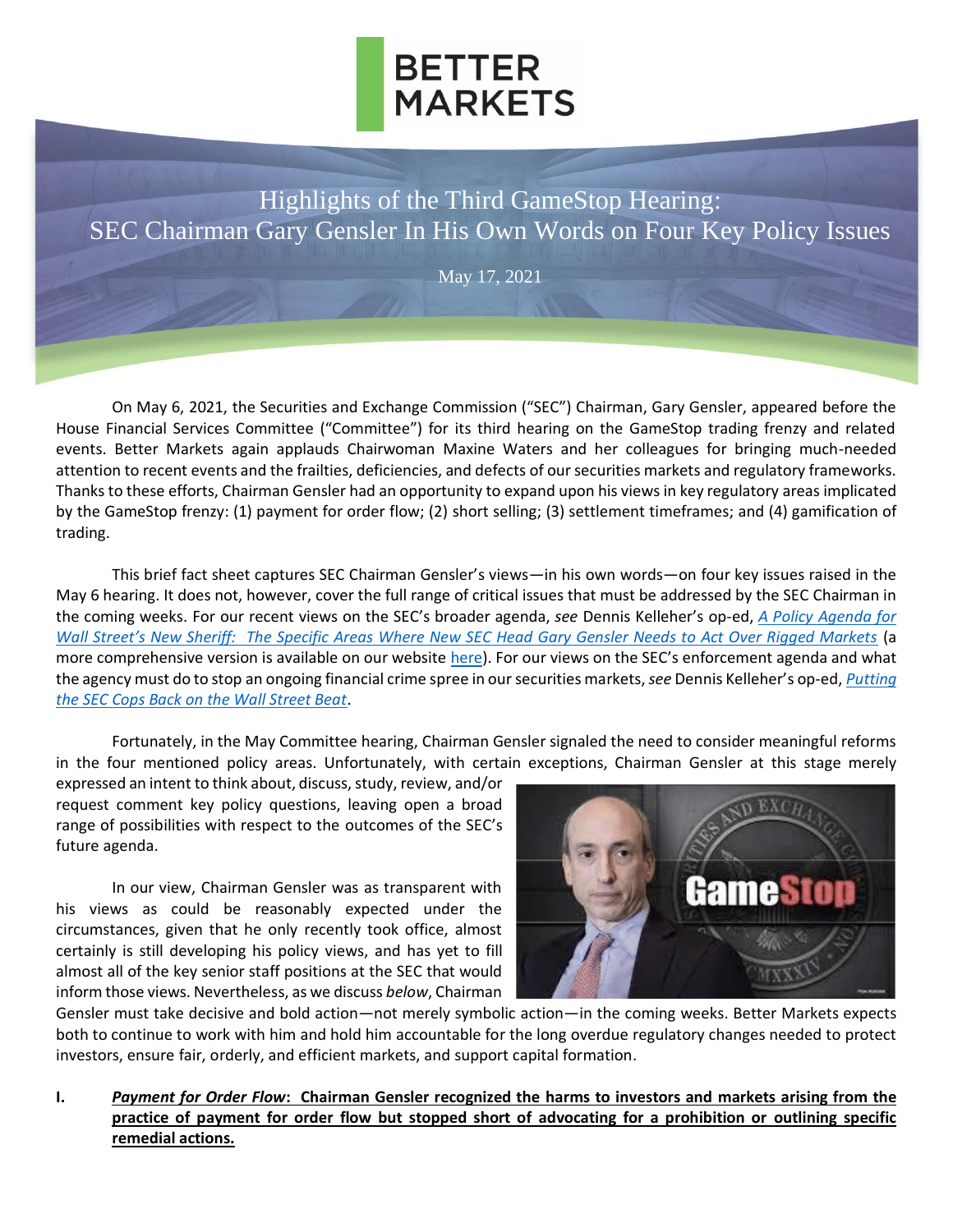Better Markets has published a [Long Fact Sheet](https://bettermarkets.com/sites/default/files/documents/Better_Markets_Payment_for_Order_Flow_Long_02-21-2021.pdf) and [White Paper](https://bettermarkets.com/sites/default/files/documents/Better_Markets_White_Paper_Select_Issues_Raised_GameStop_03-26-2021.pdf) explaining the harmful consequences of the practice of payment for order flow ("PFOF"). Our views can be summarized as follows: First, PFOF creates clear conflicts of interest that cannot be adequately mitigated by disclosure and best-execution requirements**.** As a result, PFOF costs investors billions of dollars in what amounts to a hidden tax on retail trade execution. Second, PFOF is both a *cause* and a *consequence* of the needlessly fragmented system of created complexity that has become the hallmark of the U.S. equity market structure. That market structure is routinely gamed and exploited by a handful of HFTs that internalize (privately trade against) the vast majority of U.S. retail order flow. PFOF entrenches those HFTs, which likely pose a systemic risk to our financial system.

Third, PFOF siphons trading away from the transparent exchanges and segments order flow, sabotaging opportunities for buyers and sellers of securities to meet each other in "lit," impartially accessed, efficient markets. This, in turn, all but forces those "lit" exchanges to provide their own inducements (*e.g.,* special trading protocols, order types, data streams, and market access privileges) to HFTs for competitive reasons (*e.g.*, so that the exchanges can stem the losses of order flow). Regrettably, the HFT-inducements arms race and bidding war and the similar dynamic occurring more broadly between dark and lit markets complexifies our market structure and, ultimately, advantages a small number of HFTs to the detriment of everyone else—including pension funds, the buyside generally, and especially retail investors. It also affects financial stability.

|    | <b>Chairman Gensler's Known Views</b>                                                                                                                                                                                                                                                                                                                           | <b>Better Markets' Assessment</b>                                                                                                                                                                                                                                                                                                                                                                                                                                                  |
|----|-----------------------------------------------------------------------------------------------------------------------------------------------------------------------------------------------------------------------------------------------------------------------------------------------------------------------------------------------------------------|------------------------------------------------------------------------------------------------------------------------------------------------------------------------------------------------------------------------------------------------------------------------------------------------------------------------------------------------------------------------------------------------------------------------------------------------------------------------------------|
| 1. | Chairman Gensler acknowledged conflicts of interest<br>created by PFOF:<br>"This practice [of PFOF] brings to mind a number of<br>questions, including whether it creates inherent<br>conflicts of interest between the broker dealers on<br>one side and their customers on the other who want<br>to achieve, under our rules, best execution."                | The new SEC Chairman clearly articulated the core issues<br>raised by PFOF and appears to be interested in taking<br>remedial actions. However, at this time, he has committed<br>only to taking a "closer look" at the problem and issues in<br>the overall context of the U.S. equity market structure and<br>appears to have left open the possibility of emphasizing<br>improved PFOF disclosures, which would do little to<br>improve retail execution, much less improve the |
|    | "[W]e've found conflicts and various enforcement<br>cases like [the Robinhood] one that we filed in<br>December So we know at least from that case, this<br>inherent conflict is there and whether we can address<br>it enough through disclosure or not sort of implicates                                                                                     | needlessly complex and fragmented U.S. equity market<br>structure.<br>In our view, the new Chairman's deliberate approach of<br>holistically considering PFOF issues at this early stage is<br>reasonable. In the coming weeks, though, we expect                                                                                                                                                                                                                                  |
|    | the broader market structure."<br>"[C] ertain principal trading firms seeking to attract<br>Robinhood's order flow told them that there was a<br>tradeoff between payment for order flow and price<br>improvement for customers. Robinhood explicitly<br>offered to accept less price improvement for its<br>customers in exchange for receiving higher payment | decisive, bold, and politically courageous SEC action-<br>which must go far beyond mere disclosure-to address the<br>multiple distortive and harmful PFOF effects that the<br>Chairman himself has acknowledged.                                                                                                                                                                                                                                                                   |
|    | for order flow for itself. As a result, many Robinhood<br>customers shouldered the costs of inferior executions;<br>these costs might have exceeded any savings they                                                                                                                                                                                            |                                                                                                                                                                                                                                                                                                                                                                                                                                                                                    |

#### *Where is SEC Chairman Gensler on the issue of payment for order flow?*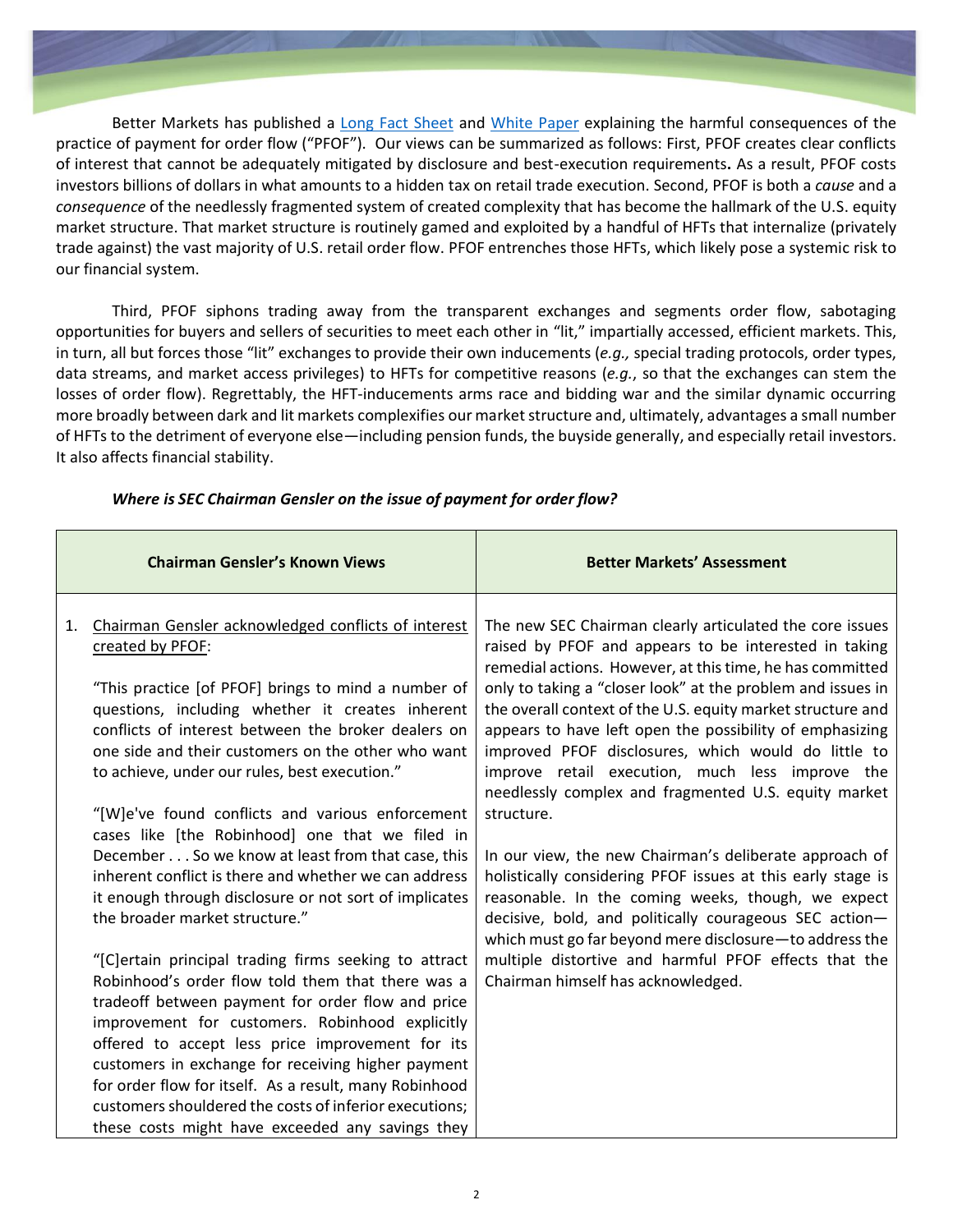might have thought they'd gotten from a zero commission."

"[I]t's interesting to note that neither the United Kingdom nor Canada permits broker-dealers to route retail orders to off-exchange market makers in return for payments."

2. Chairman Gensler acknowledged risks associated with the concentration of order flow in a small number of HFTs:

"Now it's important to consider this, I think, in the overall context of market structure. Currently, a significant amount of retail orders are routed to a small number of wholesalers . . . I think it raises questions about whether the market structure best promotes fair, orderly and efficient markets. Evolving market technologies along with this payment for order flow have also led to increasing market concentration, which we've found—history and economics show concentration can lead to fragility in markets, deter healthy competition and limit innovation."

"[T]he wholesalers get valuable information from this order flow that other market participants get with a delay, if at all."

3. Chairman Gensler acknowledged the need to holistically address both broker-to-broker PFOF and exchange-to-broker PFOF:

"For that order flow, and it can be in conflict with the interest of that customer. And that inherent conflict, we found in a case that was settled in in December . . . And so I think that that's why we need to take a closer look at that, but also in the context of the overall equity market structure because there's also payment for order flow on exchanges, which is called rebates. So there's other pieces of this puzzle, not just the wholesalers."

"I guess they have to think about that broader market structure and not just the wholesaler payment order flow, but also the exchanges, the rebates and just how is this market structure has led to concentration? So right now we have a pretty highly concentrated and growing concentration in the retail order flow."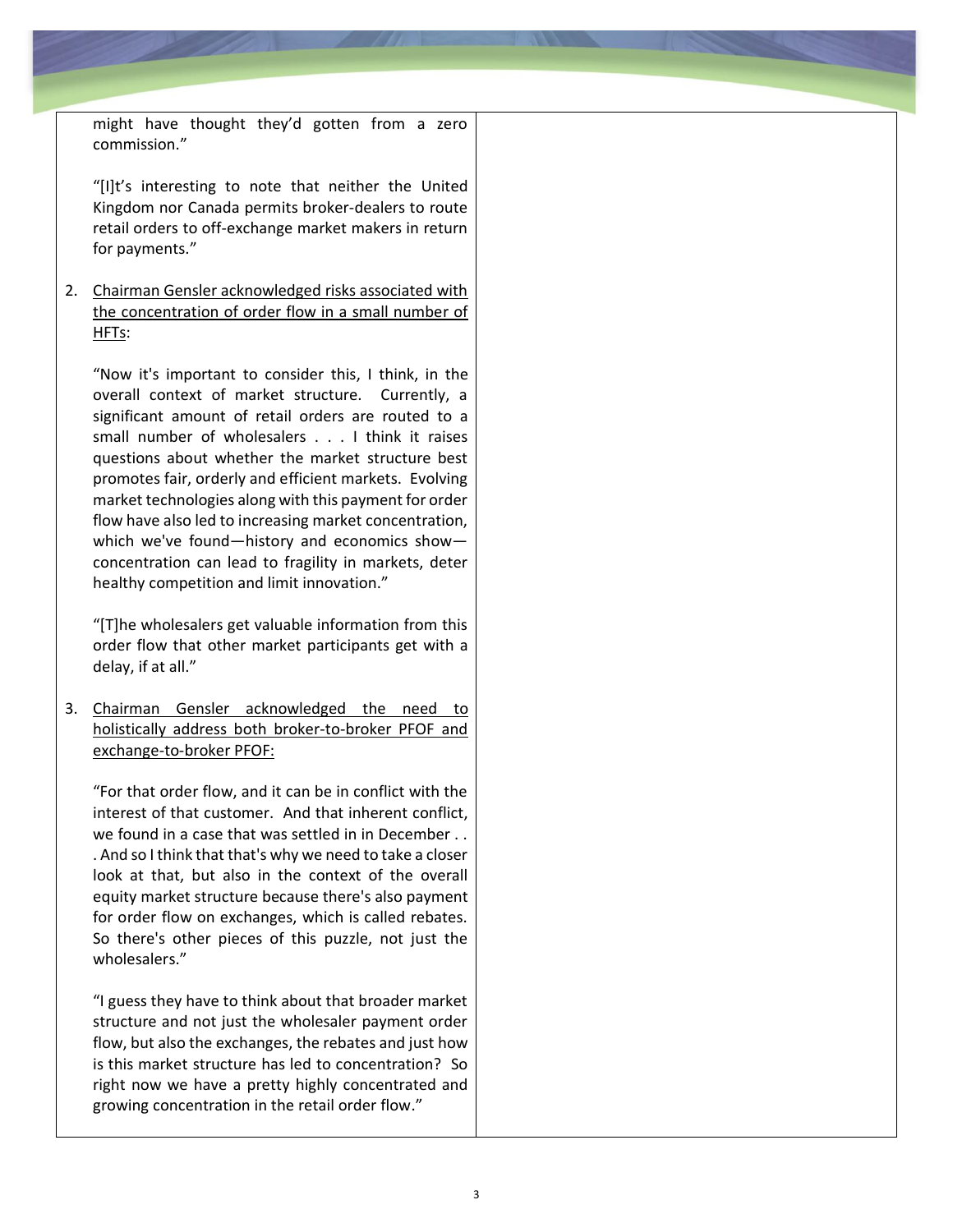# **II.** *Short Selling***: Chairman Gensler's focus on additional short-selling transparency is positive and necessary but leaves unaddressed other essential measures, including improved market-wide guardrails, settlement requirements, and monitoring and enforcement.**

Better Markets has published [10 recommendations for short-selling regulatory enhancements](https://bettermarkets.com/sites/default/files/Short%20Selling%20-%2010%20Recommendations%20for%20Improving%20the%20SEC’s%20Regulatory%20Framework.pdf) that would improve transparency, increase market stability and efficiency, reduce operational risk, and prevent abusive trading and manipulation. Our views on short selling can be summarized as follows: Short selling *can* be one component of a wellfunctioning, liquid securities market and *can* contribute useful information to the price discovery process, *under the right regulatory conditions*. However, short selling also *can* interfere with fair, orderly, and efficient markets and substantially distort the price discovery process, *under the wrong regulatory conditions*. It thereby can adversely impact the operation and price of capital for companies, especially early stage companies vulnerable to unlawful or abusive short-selling practices.

The SEC's current regulatory framework*,* unfortunately, does not meritoriously balance these considerations but, rather, all but ensures that certain short-selling practices can continue to impose harms on companies, investors, and markets. For short selling to serve a constructive—as opposed to destructive—role in our securities markets, the SEC must implement reasonable short-selling (1) transparency requirements, (2) regulatory safeguards, (3) operational improvements, and (4) monitoring and enforcement measures to protect fair, orderly, and efficient trading, level the informational and trading playing field for investors, and better serve issuers (companies), investors, and the purposes of the securities markets—*i.e.,* to support capital formation and the integrity of the price discovery process that informs capital allocation.

|    | <b>Chairman Gensler's Known Views</b>                                                                                                                                                                                                                                                                                                                                                                                                  | <b>Better Markets' Assessment</b>                                                                                                                                                                                                                                                                                                                                                                      |
|----|----------------------------------------------------------------------------------------------------------------------------------------------------------------------------------------------------------------------------------------------------------------------------------------------------------------------------------------------------------------------------------------------------------------------------------------|--------------------------------------------------------------------------------------------------------------------------------------------------------------------------------------------------------------------------------------------------------------------------------------------------------------------------------------------------------------------------------------------------------|
| 1. | Chairman Gensler has directed SEC staff to prepare<br>recommendations with respect to new monthly<br>disclosures<br>short-sale<br>aggregate<br>and<br>new<br>transparency measures for the securities-lending<br>markets:<br>"At the center of January's market events was                                                                                                                                                             | The SEC Chairman has asked the SEC staff to prepare<br>recommendations for a rulemaking (proposal) that would<br>short-selling transparency, likely through<br>increase<br>monthly aggregate short-sale disclosures. The Chairman<br>also has asked the SEC staff to consider "whether" to<br>include equity derivatives in the short-interest<br>transparency proposal. Although the Chairman's staff |
|    | significant short selling of a number of the meme<br>stocks. While FINRA and the exchanges currently<br>publish or make available certain short-sale data,<br>Congress directed the SEC under the Dodd-Frank Act<br>to publish rules on monthly aggregate short-sale<br>disclosures. In addition, Dodd-Frank provided<br>authority to the SEC to increase transparency in the<br>stock loan market. I've directed SEC staff to prepare | directives are positive, Better Markets will reserve further<br>comment until it has a better sense of what the SEC is<br>contemplating with respect to these transparency<br>initiatives. The "devil will be in the details," so to speak.<br>However, we can think of no legitimate reason that long<br>overdue derivatives-related short-interest disclosures<br>should remain an open question.    |
|    | recommendations for the Commission's consideration<br>on these issues."                                                                                                                                                                                                                                                                                                                                                                | Importantly, the SEC Chairman has not publicly addressed<br>other short-selling measures. For example, Better Markets<br>has identified elements of Regulation SHO that should be                                                                                                                                                                                                                      |
|    | "Short selling has been part of our market structure for<br>many decades-in fact, even before the securities<br>laws. Economists have many studies, and there have<br>been many debates on short selling [W]e do think                                                                                                                                                                                                                 | reconsidered (e.g., the Market-Maker Exception to the<br>Locate Requirement), and we have called for strict,<br>mandatory buy-ins, with punitive fee assessments, to<br>address failures-to-deliver ("FTDs") in the settlement                                                                                                                                                                         |

### *Where is SEC Chairman Gensler on short selling issues?*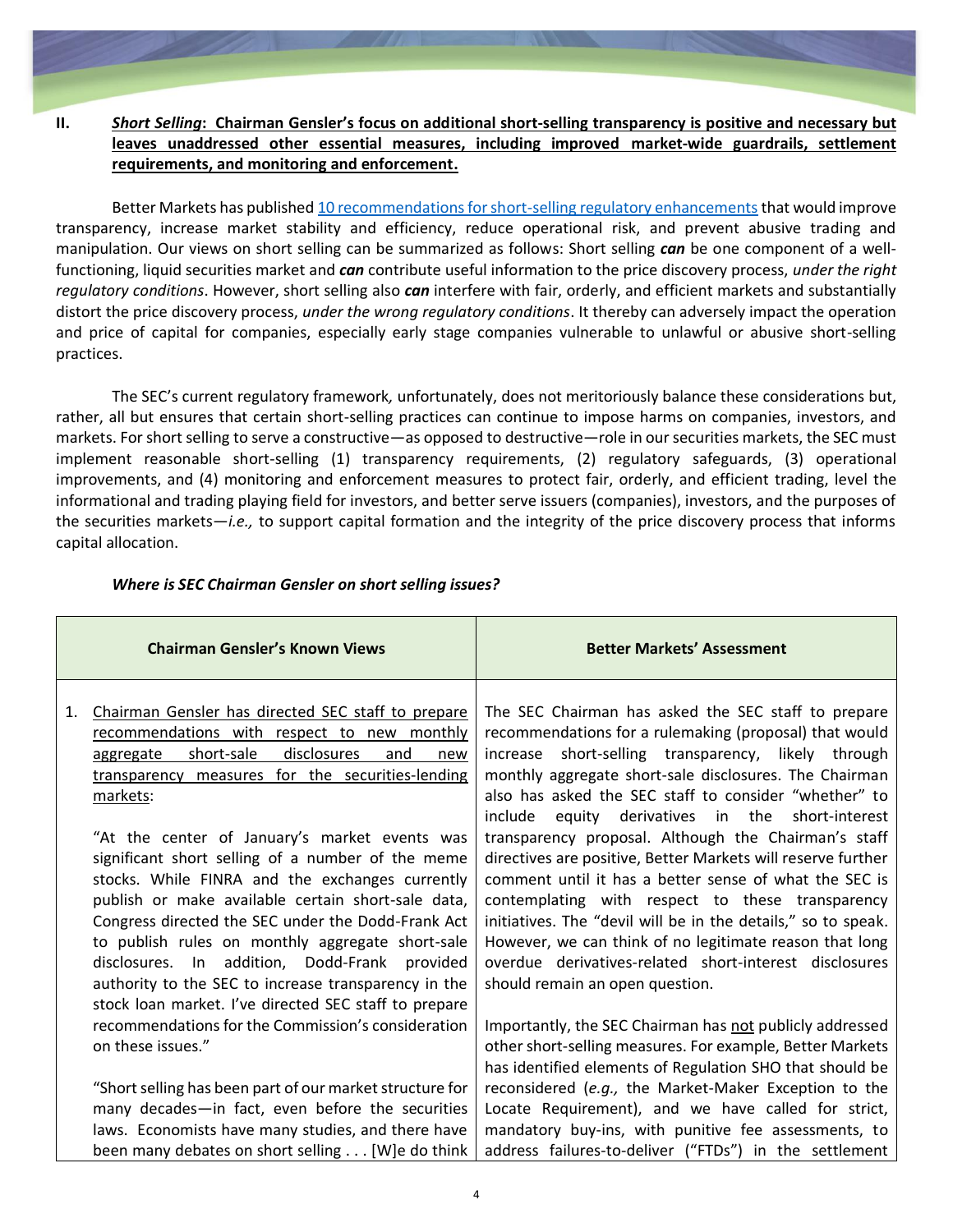that there's a need for greater transparency in the short selling side . . . Congress has already directed that we have greater transparency in the short selling side."

2. Chairman Gensler acknowledged the Congressional directive for additional short-selling disclosures and rightly views short-selling and securities-lending transparency as mandatory.

"Congress anticipated and gave authorities to the SEC to, on a monthly basis, require aggregate information in the short selling market . . . I think that transparency is positive to markets, and I've asked staff to put forward recommendations to our five member commission. It was actually a mandate from Congress. It wasn't a "may," it was a "shall." So we're going to lean in and follow Congress' mandate from 12 years ago."

3. Chairman Gensler directed SEC staff to consider recommendations with respect to "whether" equity derivatives should be included in short-interest disclosures:

"I've asked staff to consider recommendations for the Commission about whether to include total return swaps and other security-based swaps under new disclosure requirements, and if so how."

4. Chairman Gensler acknowledged the importance of using the SEC's enforcement tools to detect, punish, and deter manipulation involving short selling:

"I think that short selling which is probably as old as capital markets—several hundred years or more does play a role in capital markets and price formation. The important tenet for the SEC is to ensure that the markets are free of fraud and manipulation and so those participants in the market, whether they're [trading] on the buy side or long side or on the short side, are doing so without defrauding or manipulating the markets. And then there's the appropriate transparency."

process for short sales. In addition, Better Markets has called for consideration of market-wide guardrails, like a potential short-position-limits framework that would be instituted only once the short-selling interest in a particular security exceeds a pre-determined percentage of the total tradeable float and/or potential reinstatement of the Uptick Rule. None of those issues were addressed by the Chairman.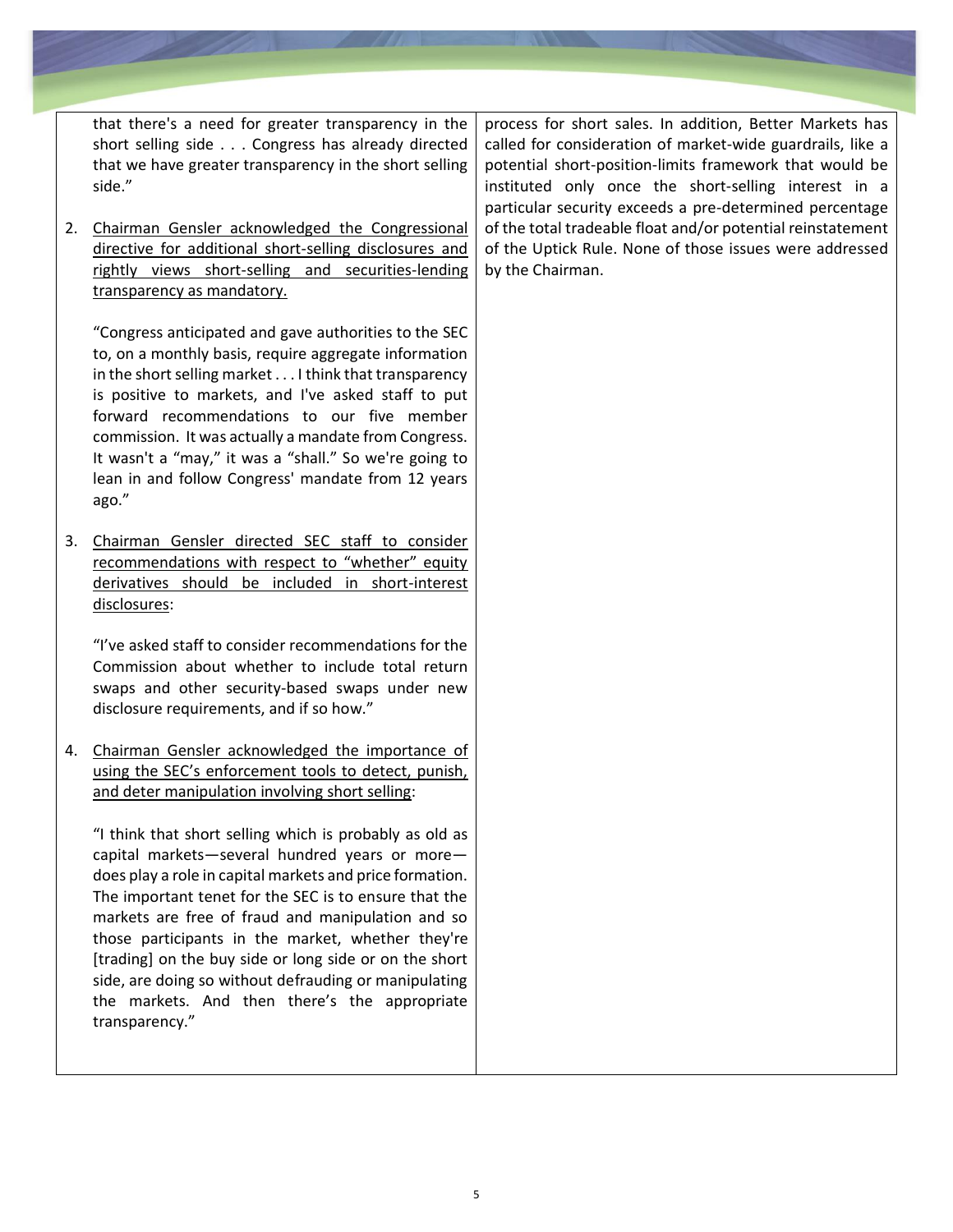

### **III.** *Securities Settlement***: Chairman Gensler announced his intent to pursue T+1 settlement of securities transactions and to explore even more aggressive settlement timeframes.**

Better Markets has called on the SEC to shorten the settlement cycle to T+1 (*i.e.,* trade-date-plus-one-tradingday), which would reduce operational and other risks in our settlement system, including risks associated with FTDs and short selling. The securities markets currently operate on a T+2 time horizon. Because margin models at the National Securities Clearing Corporation account for risks during the period of time that elapses between the trading and settlement of transactions, a shorter time horizon for settlement— like T+1 or T+0 (Evening)—would not only reduce risks to the clearing and settlement system but also generally reduce liquidity demands and risks to clearing firms that must meet margin calls calibrated to the risks and volatilities expected for the firm's overall portfolio during the unsettled risk period. The shortened T+1 or T+0 (Evening) settlement period also may diminish the number of unsettled transactions arising from the short-sale re-lending process.

|    | <b>Chairman Gensler's Known Views</b>                                                                                                                                                                                                                                                                                                                                                                                                                                                                                                                                                                                                                                                           | <b>Better Markets' Assessment</b>                                                                                                                                                                                                                                                                                                                                                                                                                                                 |
|----|-------------------------------------------------------------------------------------------------------------------------------------------------------------------------------------------------------------------------------------------------------------------------------------------------------------------------------------------------------------------------------------------------------------------------------------------------------------------------------------------------------------------------------------------------------------------------------------------------------------------------------------------------------------------------------------------------|-----------------------------------------------------------------------------------------------------------------------------------------------------------------------------------------------------------------------------------------------------------------------------------------------------------------------------------------------------------------------------------------------------------------------------------------------------------------------------------|
| 1. | Chairman Gensler has directed SEC staff to prepare a<br>rulemaking (proposal) shortening the settlement cycle<br>to at least T+1:<br>"With regard to the settlement cycle, I'm reminded of<br>an old saying in the markets: 'Time equals risk.' These<br>events have prompted questions about whether we<br>can lower risk by shortening the time of our<br>settlement cycles.                                                                                                                                                                                                                                                                                                                  | The SEC Chairman has asked the SEC staff to prepare<br>recommendations for a rulemaking (proposal) that would<br>shorten the current T+2 settlement cycle to T+1 and<br>perhaps T+0 (Evening) over time. Better Markets supports<br>the T+1 settlement-period proposal, and we applaud the<br>SEC Chairman for his consideration of a more aggressive<br>T+0 (Evening) settlement period, which, as noted, would<br>reduce risk throughout the clearing and settlement<br>system. |
|    | Interestingly, if one goes back to the 1920s, our capital<br>markets had a one-day settlement cycle. This was prior<br>to the establishment of the SEC, so it was a matter of<br>convention rather than a regulatory requirement.<br>Throughout the 20th century, the length of the<br>settlement cycle ebbed and flowed; it was as long as<br>five days. In 2017, the SEC adopted a rule to shorten<br>the standard settlement cycle from three days (T+3) to<br>two days (T+2). The Depository Trust & Clearing<br>Corporation and other industry groups recently<br>announced their intention to study these issues and<br>collaborate on efforts to accelerate the transition to<br>$T+1$ . |                                                                                                                                                                                                                                                                                                                                                                                                                                                                                   |
|    | The longer it takes for a trade to settle, the more risk<br>our markets assume. The good news is, though it will<br>take a lot of work by many parties, we now have the<br>technology to further shorten the settlement cycles,                                                                                                                                                                                                                                                                                                                                                                                                                                                                 |                                                                                                                                                                                                                                                                                                                                                                                                                                                                                   |

### *Where is SEC Chairman Gensler on the securities settlement period?*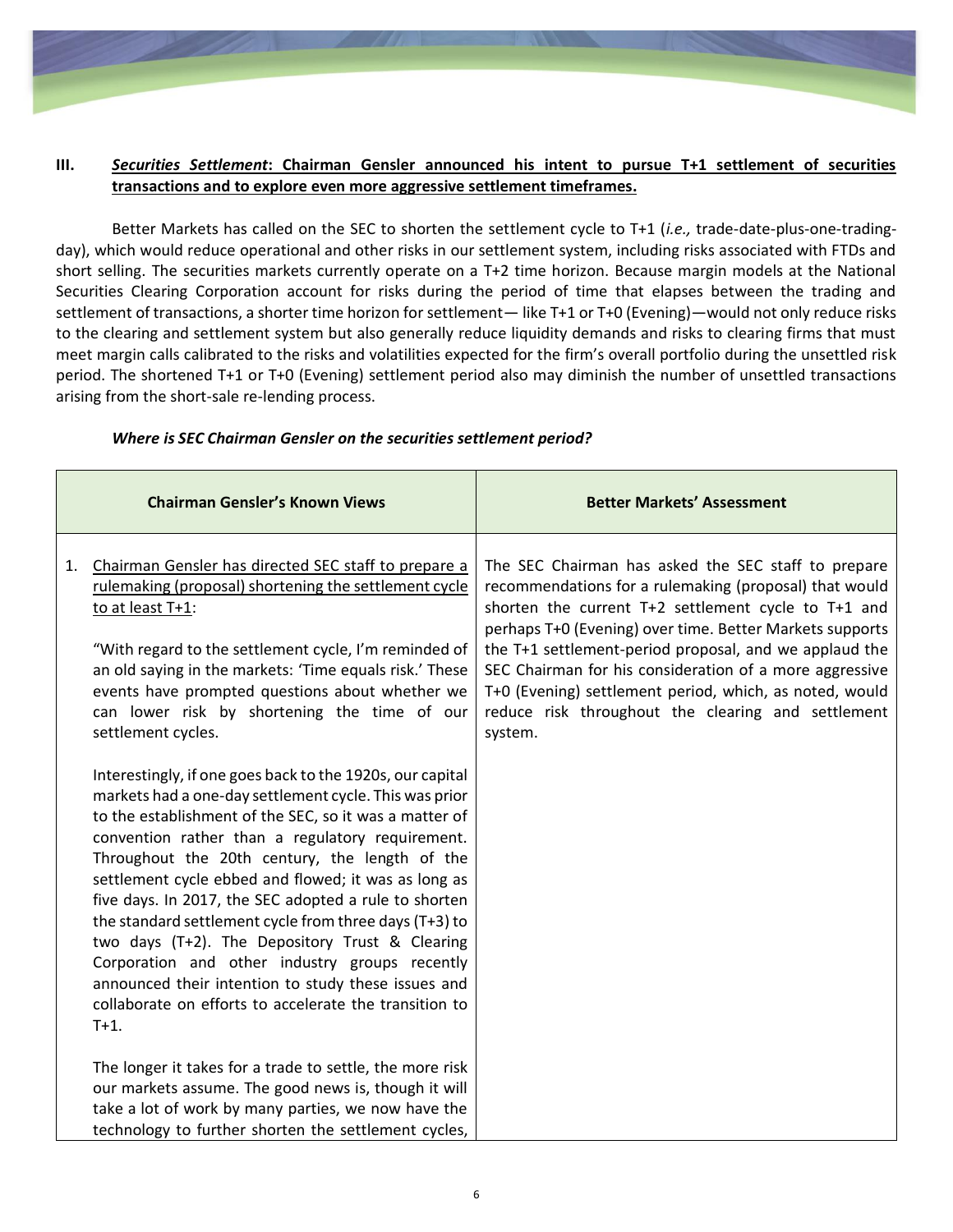|    | not only to the settlement cycle we had a century ago,<br>but even to same-day settlement (T-0 or 'T-evening').                                                                                                                                                                                                                                                       |
|----|-----------------------------------------------------------------------------------------------------------------------------------------------------------------------------------------------------------------------------------------------------------------------------------------------------------------------------------------------------------------------|
|    | I believe shortening the standard settlement cycle<br>could reduce costs and risks in our markets.I've<br>directed the SEC staff to put together a draft proposal<br>for the Commission's review on this topic."                                                                                                                                                      |
| 2. | Chairman<br>Gensler<br>has stated that same-day<br>settlement-T+0<br>(Evening)-is<br>technologically<br>feasible, with a reasonable transition period:                                                                                                                                                                                                                |
|    | "So I think technology exists to come to same day<br>settlement. There are real savings, lower costs, and<br>lower risk. The question about same day settlement,<br>'is it still netted?,' as Mr. Bodson [DTCC] pointed out.<br>Netting is a really important piece of the economics.<br>But you could have same-day-evening, so to speak,<br>and have it all netted. |
|    | But there obviously are transition costs. Moving from<br>T+5, to T+3, to T+2 took time. I note in the 1920s, we<br>were at T+1. So getting back to T+1 one-hundred years<br>later, with modern technology I want to say that<br>we can get to T+1, and we can get to T+Evening. But<br>it will take some time."                                                       |

## **IV.** *Gamification of Trading***: Chairman Gensler has expressed concerns about broker-dealers employing existing and emerging technologies and strategies to encourage impulsivity, develop addictions, nudge, and/or manipulate investor-users.**

Four congressional hearings have now raised the issue of so-called "gamification." One thing is clear: So-called "gamification" is not being employed to "democratize finance" or to provide a more "delightful experience" to investorusers (as Robinhood's CEO has disingenuously testified). *Gamification* is, in reality, a means for *exploitation* of retail traders via a technologically sophisticated wealth extraction mechanism.

Robinhood appears to have incorporated addictive, endorphin-engendering game features of more benign apps into its trading app for the purpose of triggering more trading, more often, and more thoughtlessly. Why? Gamification is part of its business model dependent on PFOF revenues. PFOF revenues depend on Robinhood's customers engaging in as much trading as possible. Robinhood figured out that providing "commission-free" trading (which most investors incorrectly hear as "free trading") and integrating game-like features into its trading app facilitates the extraction of revenue *from* its customers because of the well-known reality that consumers will use more of a good or service believed to be entertaining and "free." That is even more the case when the ostensibly free product is packaged to induce addiction.

In short, Robinhood's provision of "commission-free" and game-like trading is a profit-maximizing business strategy that is designed to induce customers to trade repeatedly and thoughtlessly, which, of course, presents more opportunities for a handful of HFTs, like Citadel Securities, to internalize those trades at a profit and share those profits with Robinhood via PFOF.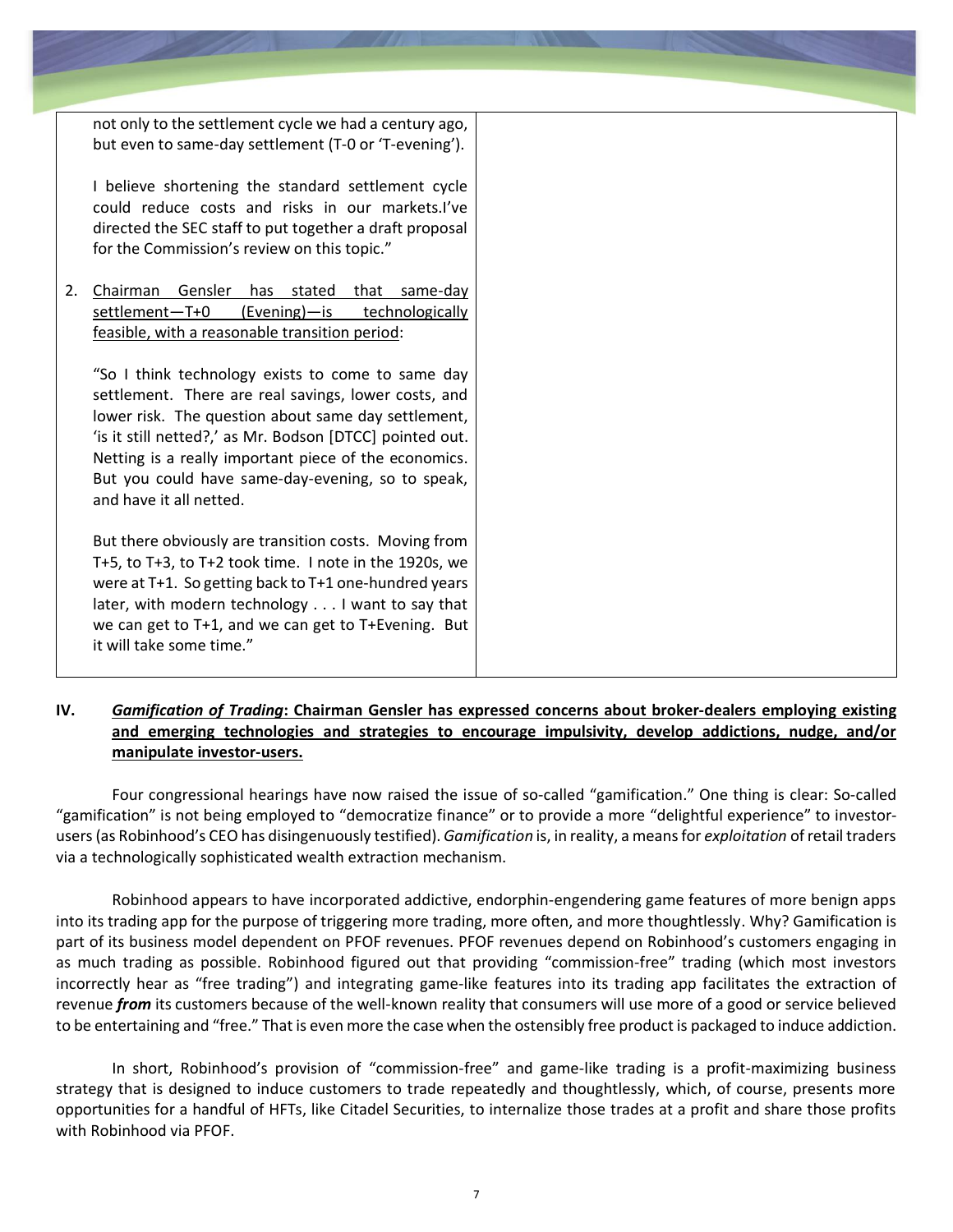|    | <b>Chairman Gensler's Known Views</b>                                                                                                                                                                                                                                                                                                                                                                                                                                                                                                                                                                                                                                                                                                         | <b>Better Markets' Assessment</b>                                                                                                                                                                                                                                                                                                                                                                                                                                                                                                                                                                                                                                                                                                                                                                                                                                                     |
|----|-----------------------------------------------------------------------------------------------------------------------------------------------------------------------------------------------------------------------------------------------------------------------------------------------------------------------------------------------------------------------------------------------------------------------------------------------------------------------------------------------------------------------------------------------------------------------------------------------------------------------------------------------------------------------------------------------------------------------------------------------|---------------------------------------------------------------------------------------------------------------------------------------------------------------------------------------------------------------------------------------------------------------------------------------------------------------------------------------------------------------------------------------------------------------------------------------------------------------------------------------------------------------------------------------------------------------------------------------------------------------------------------------------------------------------------------------------------------------------------------------------------------------------------------------------------------------------------------------------------------------------------------------|
| 1. | Chairman Gensler has directed SEC staff to prepare a<br>request for public comment:<br>"Following the wrong prompt on a trading app $\ldots$<br>could have a substantial effect on a saver's financial<br>position. A big loss could have immediate implications<br>for the app user's ability to afford their rent or pay<br>other important bills. A small loss now could<br>compound into a significant loss at retirement. Many<br>of these features encourage investors to trade more.<br>Some academic studies suggest more active trading or<br>even day trading results in lower returns for the<br>average trader.<br>It's in this context that I've asked staff to prepare a<br>request for public input for consideration of these | The SEC Chairman has directed the SEC staff to prepare a<br>request for comment on common "gamification" features<br>reflected in finance apps. This is a useful and necessary<br>information gathering exercise, and the SEC should stay on<br>top of technological developments affecting retail<br>investors, especially uses of technology that may be<br>designed specifically to encourage impulsivity, develop<br>addictions, nudge, and/or manipulate investor-users.<br>The Chairman has hinted that the forthcoming request for<br>comment would address app features, nudges, or<br>conveniences that might trigger broker-dealer duties and<br>requirements, including those under Regulation Best<br>Interest ("BI"). To maximize meaningful public input,<br>however, the SEC's request for comment must be<br>reasonably specific with respect to existing trading app |
|    | issues. We need to ensure investors using apps with<br>these types of features continue to be appropriately<br>protected and consider how all of our rules apply in<br>these situations, including Regulation Best Interest. In<br>addition, many of our regulations were largely written<br>before these recent technologies and communication<br>practices became prevalent. I think we need to<br>evaluate our rules, and we may find that we need to<br>freshen up our rule set. If we don't address this now,                                                                                                                                                                                                                            | practices and features that may bring self-directed trading<br>into scope for Regulation BI or other duties and<br>requirements. The public must be asked to comment on<br>identified practices and app design elements that go far<br>beyond just Robinhood and might be viewed as<br>tantamount to providing "recommendations," for<br>example, not general principles or general "gamification"<br>concerns alone.                                                                                                                                                                                                                                                                                                                                                                                                                                                                 |
|    | the investing public-those saving for their futures,<br>retirements, and education-may shoulder a burden<br>later."                                                                                                                                                                                                                                                                                                                                                                                                                                                                                                                                                                                                                           | For this reason, we encourage the SEC to conduct<br>examinations of at least the most active retail broker-<br>dealers' trading app practices and design elements prior to<br>issuing a request for comment. Without the information                                                                                                                                                                                                                                                                                                                                                                                                                                                                                                                                                                                                                                                  |
|    | "This term, 'gamification,' which means embedding<br>game like features into applications, does not just<br>relate to finance; it relates to our whole online<br>existence I'm kind of a RomCom guy here-if I<br>watch a RomCom that they recommend, and I lose an<br>hour and a half and it was a lousy RomCom, it's alright.<br>But if you use gamification features and folks are                                                                                                                                                                                                                                                                                                                                                          | necessary to understand practices and design elements<br>actually employed by retail broker-dealers, the SEC cannot<br>be expected to reveal much to the public, much less<br>provide a useful basis for a request for comment, and the<br>public cannot be expected to provide informed, actionable<br>comments.                                                                                                                                                                                                                                                                                                                                                                                                                                                                                                                                                                     |
|    | trading more actively or day trading, then all of the<br>sudden that's their investment future that presents<br>challenges for their future and for their security. So I<br>think we really have to take a look at this. We've asked<br>the staff to put together requests for public<br>comment about all of these features that are getting<br>imported into finance if it's sort of churning folks                                                                                                                                                                                                                                                                                                                                         | More broadly, the potential regulation of evolving trading<br>app features-in one form or another-raises novel and<br>complex questions that will require ongoing monitoring<br>and evaluation. We continue to consider gamification<br>issues ourselves but suspect that trading app features<br>likely will have to be addressed through an iterative<br>process in which the SEC and FINRA identify and take                                                                                                                                                                                                                                                                                                                                                                                                                                                                       |

or getting them to invest or trade a lot, what does that | regulatory and/or supervisory action to curtail specific